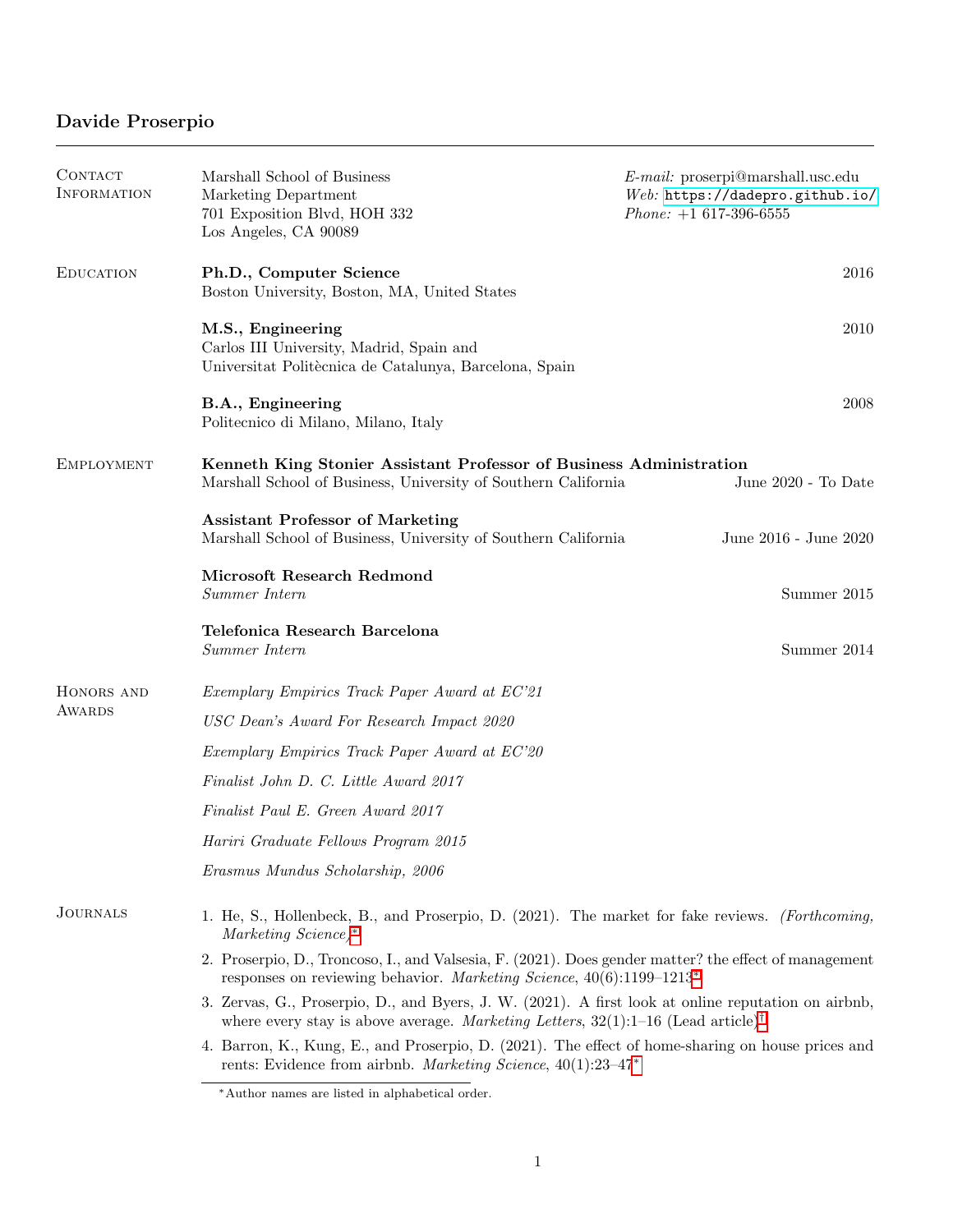- 5. Proserpio, D., Hauser, J. R., Liu, X., Amano, T., Burnap, A., Guo, T., Lee, D. D., Lewis, R., Misra, K., Schwarz, E., et al. (2020). Soul and machine (learning). *Marketing Letters*, 31(4):393– 404
- 6. Valsesia, F., Proserpio, D., and Nunes, J. C. (2020). The positive effect of not following others on social media. Journal of Marketing Research, 57(6):1152–1168<sup>[†](#page-1-0)</sup>
- 7. Hollenbeck, B., Moorthy, S., and Proserpio, D. (2019). Advertising strategy in the presence of reviews: an empirical analysis. Marketing Science, 38(5):793–811[∗](#page-0-1)
- 8. Proserpio, D., Xu, W., and Zervas, G. (2018). You get what you give: theory and evidence of reciprocity in the sharing economy. Quantitative Marketing and Economics, 16(4):371–407[∗](#page-0-1)
- 9. Narasimhan, C., Papatla, P., Jiang, B., Kopalle, P. K., Messinger, P. R., Moorthy, S., Proserpio, D., Subramanian, U., Wu, C., and Zhu, T. (2018). Sharing economy: Review of current research and future directions. Customer Needs and Solutions, 5(1-2):93–106
- 10. Proserpio, D. and Zervas, G. (2017). Online reputation management: Estimating the impact of management responses on consumer reviews. Marketing Science, 36(5):645–665 (Lead article)<sup>[∗](#page-0-1)</sup> Finalist John D. C. Little Award 2017 Best paper nominee at the 2015 Conference on Information Systems and Technology (CIST)
- 11. Zervas, G., Proserpio, D., and Byers, J. W. (2017). The rise of the sharing economy: Estimating the impact of Airbnb on the hotel industry. Journal of Marketing Research,  $54(5):687-705^{\dagger}$ Finalist Paul E. Green Award 2017 Best paper nominee at the 2015 Conference on Economics and Computation (EC)

Peer reviewed **CONFERENCES** 

- 1. He, S., Hollenbeck, B., and Proserpio, D. (2021). The market for fake reviews. In Proceedings of the 2021 ACM Conference on Economics and Computation[∗](#page-0-1) Exemplary Empirics Track Paper Award
	- 2. Jain, S., Proserpio, D., Quattrone, G., and Quercia, D. (2021). Nowcasting gentrification using airbnb data. Proceedings of the ACM on Human-Computer Interaction, 5(CSCW1):1–21
	- 3. Basuroy, S., Kim, Y., and Proserpio, D. (2021). Estimating the impact of Airbnb on the local economy: Evidence from the restaurant industry. *International AAAI Conference on Web and* Social Media (ICWSM) 2021[∗](#page-0-1)
	- 4. Proserpio, D., Troncoso, I., and Valsesia, F. (2021). Management responses and gender bias: Evidence from the hotel industry. International AAAI Conference on Web and Social Media (ICWSM) 2021[∗](#page-0-1)
	- 5. Ananthakrishnan M., U., Proserpio, D., and Sharma, S. (2020). Does quality improve with customer voice? Evidence from the hotel industry. In Proceedings of the 2020 ACM Conference on Economics and Computation[∗](#page-0-1) Exemplary Empirics Track Paper Award
	- 6. Chen, F., Liu, X., Proserpio, D., Troncoso, I., and Xiong, F. (2020). Studying product competition using representation learning. In Proceedings of the 43rd International ACM SIGIR Conference on Research and Development in Information Retrieval[∗](#page-0-1)
	- 7. Barron, K., Kung, E., and Proserpio, D. (2018). The sharing economy and housing affordability: Evidence from airbnb. In Proceedings of the 2018 ACM Conference on Economics and Computation, pages  $5-5^*$
	- 8. Hollenbeck, B., Moorthy, S., and Proserpio, D. (2018). Advertising strategy in the presence of reviews: An empirical analysis. In Proceedings of the 2018 ACM Conference on Economics and Computation, pages 7–7[∗](#page-0-1)

<span id="page-1-0"></span><sup>†</sup>Author names are listed in reverse alphabetical order.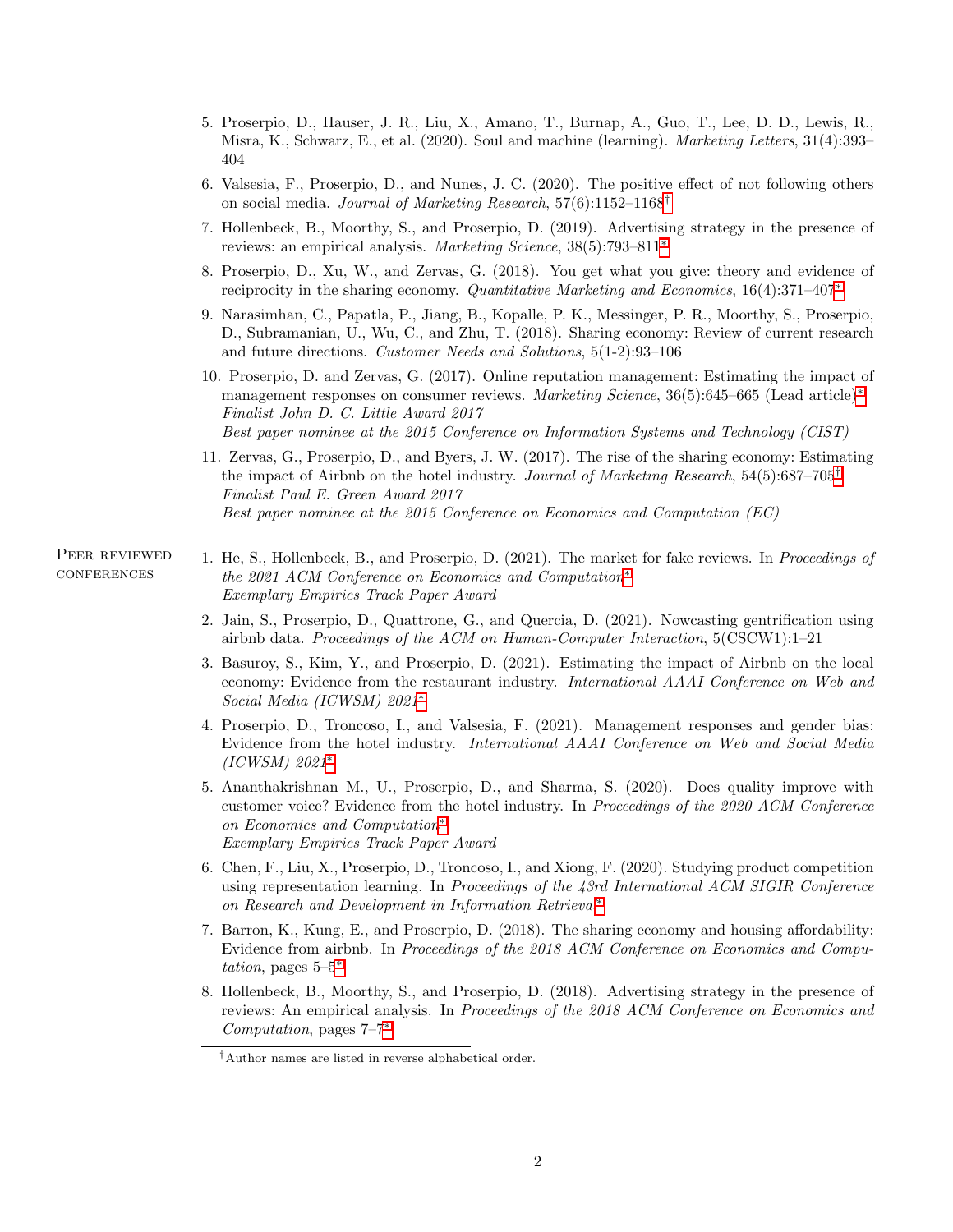- 9. Proserpio, D., Counts, S., and Jain, A. (2016). The psychology of job loss: using social media data to characterize and predict unemployment. In International ACM Web Science Conference. Websci'16
- 10. Quattrone, G., Proserpio, D., Quercia, D., Capra, L., and Musolesi, M. (2016). Who benefits from the sharing economy of Airbnb. In International World Wide Web Conference. WWW, pages 11–15
- 11. Proserpio, D. and Zervas, G. (2015). Online reputation management: Estimating the impact of management responses on consumer reviews. In Proceedings of the 16th ACM Conference on Electronic Commerce[∗](#page-0-1)
- 12. Zervas, G., Proserpio, D., and Byers, J. W. (2015). The impact of the sharing economy on the hotel industry: Evidence from Airbnb's entry in texas. In Proceedings of the 16th ACM Conference on Electronic Commerce[†](#page-0-1)
- 13. San Pedro, J., Proserpio, D., and Oliver, N. (2015). Mobiscore: Towards universal credit scoring from mobile data. Proceedings of the 23rd conference on User Modeling, Adaptation and Personalization (UMAP)
- 14. Proserpio, D., Goldberg, S., and McSherry, F. (2014). Calibrating data to sensitivity in private data analysis. Proceedings of the VLDB Endowment, 7(8)
- 15. Ruchansky, N. and Proserpio, D. (2013). A (not) nice way to verify the openflow switch specification: formal modelling of the openflow switch using alloy. In *Proceedings of the ACM SIGCOMM* 2013 conference on SIGCOMM, pages 527–528
- 16. Proserpio, D., Goldberg, S., and McSherry, F. (2012). A workflow for differentially-private graph synthesis. In Proceedings of the 2012 ACM workshop on Workshop on online social networks, pages 13–18

**OTHER PUBLICATIONS** 

- 1. Bekkerman, R., Cohen, M. C., Kung, E., Maiden, J., and Proserpio, D. (2021). Research: Restricting airbnb rentals reduces development. Harvard Business Review<sup>\*</sup>
- 2. He, S., Hollenbeck, B., and Proserpio, D. (2021). Exploiting social media for fake reviews: Evidence from Amazon and Facebook. SIGecom Exchanges, 19(2):68–74<sup>\*</sup>
- 3. He, S., Hollenbeck, B., and Proserpio, D. (2020). How fake customer reviews do and don't work. Harvard Business Review<sup>\*</sup>
- 4. Barron, K., Kung, E., and Proserpio, D. (2019). Research: When Airbnb listings in a city increase, so do rent prices. Harvard Business Review[∗](#page-0-1)
- 5. Proserpio, D. and Zervas, G. (2018). Study: Replying to customer reviews results in better ratings. Harvard Business Review[∗](#page-0-1)

## WORKING PAPERS 1. Cylean, G., Diehl, K., and Proserpio, D. (2021). Words meet photos: When and why visual content increases review helpfulness. (Risky) Revision requested at Journal of Marketing Research[∗](#page-0-1)

- 2. Bekkerman, R., Cohen, M. C., Kung, E., Maiden, J., and Proserpio, D. (2021). The effect of short-term rentals on residential investment. *(Major revision at Marketing Science)*<sup>[∗](#page-0-1)</sup> Best paper nominee at the 2021 Conference on Information Systems and Technology (CIST)
- 3. Ananthakrishnan M., U., Proserpio, D., and Sharma, S. (2020). I hear you: Does quality improve with customer voice?[∗](#page-0-1)
- 4. Chen, F., Liu, X., Proserpio, D., and Troncoso, I. (2020). Product2vec: Understanding productlevel competition using representation learning. (Reject and Resubmit at Marketing Science)[∗](#page-0-1)
- 5. Basuroy, S., Kim, Y., and Proserpio, D. (2020). Estimating the impact of Airbnb on the local economy: Evidence from the restaurant industry. Working paper<sup>[∗](#page-0-1)</sup>
- 6. Proserpio, D. and Tellis, G. J. (2017). Baring the sharing economy: Concepts, classification, findings, and future directions[∗](#page-0-1)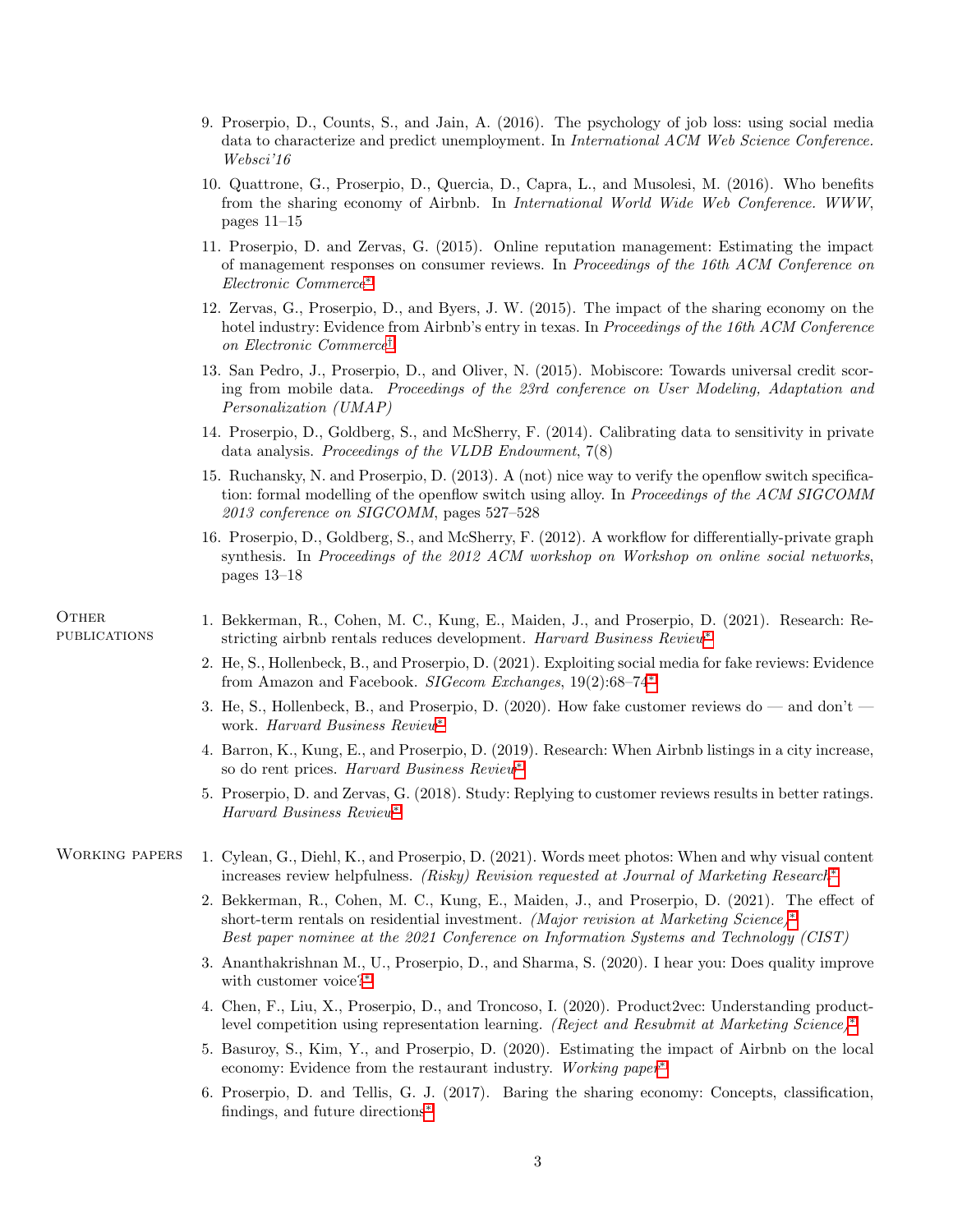| - 15th North American Meeting of the Urban Economics Association, Online | October 2021                                                                                                                                                                                                                                                                                 |
|--------------------------------------------------------------------------|----------------------------------------------------------------------------------------------------------------------------------------------------------------------------------------------------------------------------------------------------------------------------------------------|
|                                                                          | August 2021                                                                                                                                                                                                                                                                                  |
|                                                                          |                                                                                                                                                                                                                                                                                              |
|                                                                          | May 2021                                                                                                                                                                                                                                                                                     |
|                                                                          | April 2021                                                                                                                                                                                                                                                                                   |
|                                                                          | February 2021                                                                                                                                                                                                                                                                                |
|                                                                          | January 2021                                                                                                                                                                                                                                                                                 |
|                                                                          | November 2020                                                                                                                                                                                                                                                                                |
|                                                                          | October 2020                                                                                                                                                                                                                                                                                 |
|                                                                          | - Airbnb, Online<br>The Market for Fake Reviews<br>- Harvard University, Online<br>- Northeastern University, Online<br>- McGill University, Online<br>- Stanford University, Online<br>- Washington University in Saint Louis, Online<br>- Frankfurt School of Finance & Management, Online |

Estimating the impact of Airbnb on the local economy: Evidence from the restaurant industry

| - Louvain and Paris Economics of Digitization joint seminars, Online                                       | May 2021         |
|------------------------------------------------------------------------------------------------------------|------------------|
| - The Centre for Urban Science and Progress, Online                                                        | May 2021         |
| - The 90th Annual Meeting of the Southern Economic Association, Online                                     | November 2020    |
| - APPAM 42nd Annual Fall Research Conference, Online                                                       | November 2020    |
| - Business Data Science Seminar (Erasmus University Rotterdam,<br>University of Amsterdam, VU Amsterdam)   | September 2020   |
| - NBER's Summer Institute IT and Digitization Workshop, Online                                             | <b>July 2020</b> |
| - New Ideas in Marketing Online Seminar Series, Online                                                     | <b>July 2020</b> |
| - 8th ZEW Conference on The Economics of Information<br>and Communication Technologies, Online             | June 2020        |
| - Statistical Challenges in eCommerce Research (SCECR), Online                                             | June 2020        |
| The Effect of Home-Sharing on House Prices and Rents: Evidence from Airbnb                                 |                  |
| - Netflix, Los Angeles, CA                                                                                 | February 2020    |
| - Federal Reserve Bank, St. Louis, MO                                                                      | December 2019    |
| - ESADE Business School, Barcelona, Spain                                                                  | November 2019    |
| - Frontiers of Empirical Marketing, Miami, FL                                                              | November $2019$  |
| - Cornell Tech University, New York City, NY                                                               | November 2019    |
| - Johnson Graduate School of Management, Cornell University,<br>New York City, NY                          | November $2019$  |
| - Fox School of Business, Temple University, Philadelphia, PA                                              | October 2019     |
| - Kellogg School of Management Marketing Camp,<br>Northwestern University, Evanston, IL                    | September 2019   |
| - The Wharton School, University of Pennsylvania, Philadelphia, PA                                         | September 2019   |
| - 17th ZEW Conference on the Economics of Information<br>and Communication Technologies, Mannheim, Germany | June 2019        |
| - JAMS Conference, Milan, Italy                                                                            | June 2019        |
| - Universitat Pompeu Fabra, Barcelona, Spain                                                               | May 2019         |
| - IESE Business School, Barcelona, Spain                                                                   | May 2019         |
| - Housing Solutions Platform's debate, European Parliament, Brussels, Belgium                              | January 2019     |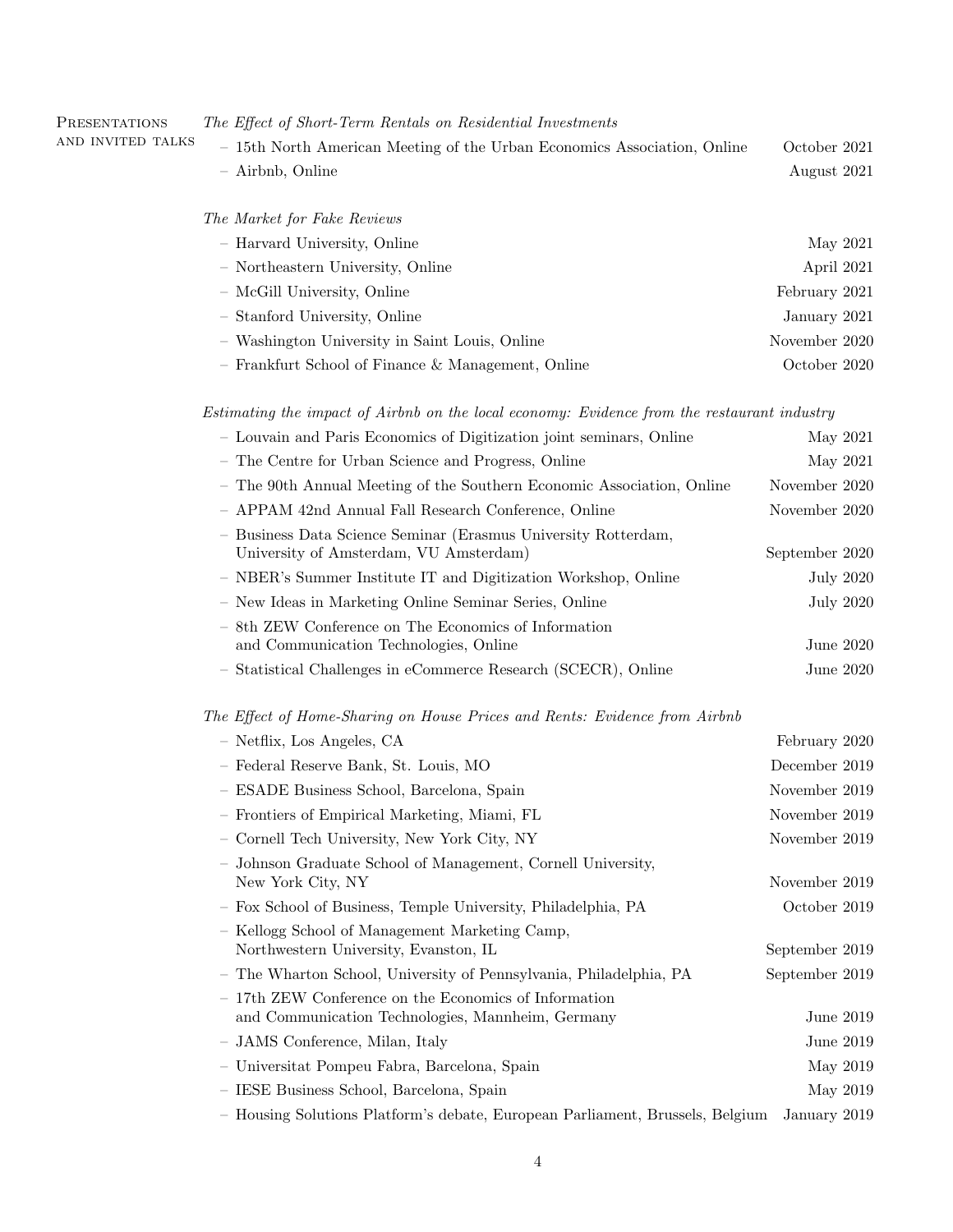| - Workshop in Management Science, Santa Cruz, Chile                                                                  | January 2019     |
|----------------------------------------------------------------------------------------------------------------------|------------------|
| - INFORMS Annual Meeting, Phoenix, AZ                                                                                | November 2018    |
| - University of California Riverside, Riverside, CA                                                                  | October 2018     |
| - 40th Annual ISMS Marketing Science Conference, Philadelphia, PA                                                    | June 2018        |
| - 19th ACM Conference on Economics and Computation, Ithaca, NY                                                       | June 2018        |
| - 15th annual Product and Service Innovation Conference, Midway, UT                                                  | Feb 2018         |
| Does gender matter? The effect of management responses on reviewing behavior.                                        |                  |
| - 41th Annual ISMS Marketing Science Conference, Rome, Italy                                                         | June 2019        |
| - Columbia University, New York City, NY                                                                             | March 2019       |
| - 13th annual Bass FORMS Conference, Dallas, TX                                                                      | February 2019    |
| - University of Michigan's Ross School of Business, Ann Harbor, MI                                                   | February 2019    |
| Advertising Strategy in the Presence of Reviews: An Empirical Analysis                                               |                  |
| - Marketing Effectiveness Through Customer Journeys, Bologna, Italy                                                  | June 2019        |
| - 19th ACM Conference on Economics and Computation, Ithaca, NY                                                       | June 2018        |
| - 12th annual Bass FORMS Conference, Dallas, TX                                                                      | March 2018       |
|                                                                                                                      |                  |
| Prod2vec: Understanding Product Competition with Representation Learning                                             |                  |
| - Frontiers of Empirical Marketing, Miami, FL                                                                        | November 2018    |
| The Positive Effect of Not Following Others: How Influencers on Social Media Convey Autonomy<br>and Signal Influence |                  |
| - Theory and Practice in Marketing, Lo Angeles, CA                                                                   | May 2018         |
| Asking for Reviews: An Empirical Investigation of Review Solicitation                                                |                  |
| - NYU 2017 Conference on Digital, Mobile Marketing,                                                                  |                  |
| and Social Media Analytics, New York City, NY                                                                        | December 2017    |
| - Bocconi University, Milan, Italy                                                                                   | <b>July 2017</b> |
| - University of California, San Diego, CA                                                                            | May 2017         |
| The psychology of job loss: Using social media to characterize and predict unemployment                              |                  |
| - Federal Reserve, Washington DC                                                                                     | April 2016       |
| The Rise of the Sharing Economy: Estimating the Impact of Airbnb on the Hotel Industry                               |                  |
| - INFORMS Annual Meeting, Nashville, TN                                                                              | November 2016    |
| - 10th Triennial Invitational Choice Symposium, Lake Louise, AB, Canada                                              | May 2016         |
| - Scheller College of Business, Marketing seminar, Atlanta, GA                                                       | November 2015    |
| Marshall School of Business, Marketing seminar, Los Angeles, CA                                                      | September 2015   |
| - INFORMS Annual Meeting, Philadelphia, PA                                                                           | November 2015    |
| Conference on Economics and Computation (EC), Portland, US                                                           | June $2015$      |

– Two Sigma, New York City, NY December 2014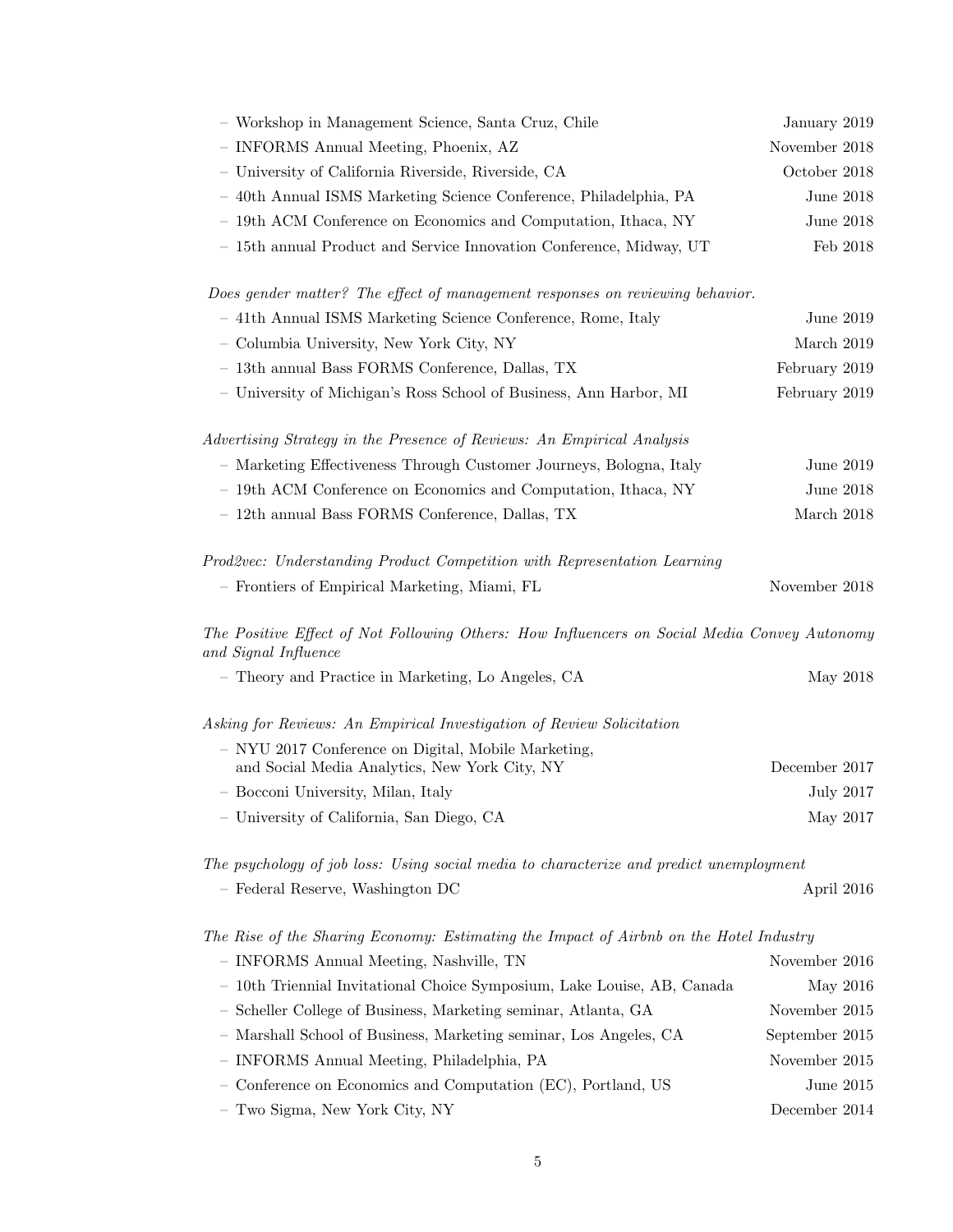| - Urban Beers Meetup, Barcelona, Spain                                   | June $2014$   |
|--------------------------------------------------------------------------|---------------|
| - Yahoo Labs, Barcelona, Spain                                           | June $2014$   |
| - IMDEA Networks, Madrid, Spain                                          | January 2014  |
| - Workshop on Information System and Economics (WISE), Milan, Italy      | December 2013 |
| - Statistical Challenges in eCommerce Research (SCECR), Lisbon, Portugal | June $2013$   |
| - Telefonica Research, Barcelona, Spain                                  | May 2013      |

Online Reputation Management: Estimating the Impact of Management Responses on Consumer Review

|                       | - Conference on Information Systems and Technology (CIST), Philadelphia, PA                                                                                                                                                                                                                                              | October 2015  |
|-----------------------|--------------------------------------------------------------------------------------------------------------------------------------------------------------------------------------------------------------------------------------------------------------------------------------------------------------------------|---------------|
|                       | - Marketing Science Conference, Baltimore, MD                                                                                                                                                                                                                                                                            | June 2015     |
|                       | - Conference on Economics and Computation (EC), Portland, US                                                                                                                                                                                                                                                             | June $2015$   |
|                       | - IE Business School, Madrid, Spain                                                                                                                                                                                                                                                                                      | April 2015    |
|                       | - ESADE Business School, Barcelona, Spain                                                                                                                                                                                                                                                                                | April 2015    |
|                       | - Telefonica Research, Barcelona, Spain                                                                                                                                                                                                                                                                                  | April 2015    |
|                       | - Department of Electrical and Electronics Engineering,<br>University College London, London, UK                                                                                                                                                                                                                         | April 2015    |
|                       | - Computer Laboratory Systems Research Group Seminar,<br>Cambridge University, Cambridge, UK                                                                                                                                                                                                                             | April 2015    |
|                       | - Computational Social Science Institute, UMass Amherst, US                                                                                                                                                                                                                                                              | January 2015  |
|                       | - Network Research Group meeting, Boston University, Boston, US                                                                                                                                                                                                                                                          | November 2014 |
| <b>GRANTS</b>         | Google Cloud Platform Research Credits. Amount awarder \$5,000                                                                                                                                                                                                                                                           | 2020          |
|                       | USC Lusk Center for Real Estate. Amount awarded: \$10,000                                                                                                                                                                                                                                                                | 2020          |
| <b>SERVICE</b>        | $Program\ committees{:}$ WWW 2016, EC 2019, WINE 2019, EC 2020                                                                                                                                                                                                                                                           |               |
|                       | Associated Editor: Winter AMA 2019, Summer AMA 2020                                                                                                                                                                                                                                                                      |               |
|                       | Editorial Review Board: Marketing Science, Journal of Marketing, International Journal of Research<br>in Marketing                                                                                                                                                                                                       |               |
|                       | Ad Hoc Reviewer: Marketing Science, Management Science, Journal of Consumer Research, Interna-<br>tional Journal of Research in Marketing, Journal of Marketing Research, Management Information<br>Systems Quarterly, Production and Operation Management, Information System Research, Journal<br>of Political Economy |               |
| <b>SELECTED MEDIA</b> | By helping refugees, Airbnb tries to mitigate                                                                                                                                                                                                                                                                            |               |
| COVERAGE              | a housing crisis some researchers say it has exacerbated<br>NBC News                                                                                                                                                                                                                                                     | 11/05/2021    |
|                       | Airbnb's stock soars in its debut, the biggest tech IPO of a rocky year<br>The Washington Post                                                                                                                                                                                                                           | 12/10/2020    |
|                       | How Fake Reviews Hurt Us and Amazon<br>The New York Times                                                                                                                                                                                                                                                                | 11/19/2020    |
|                       | Vendite online, recensioni false per $\frac{1}{4}$ ,5 milioni di prodotti<br>Corriere della Sera                                                                                                                                                                                                                         | 09/27/2020    |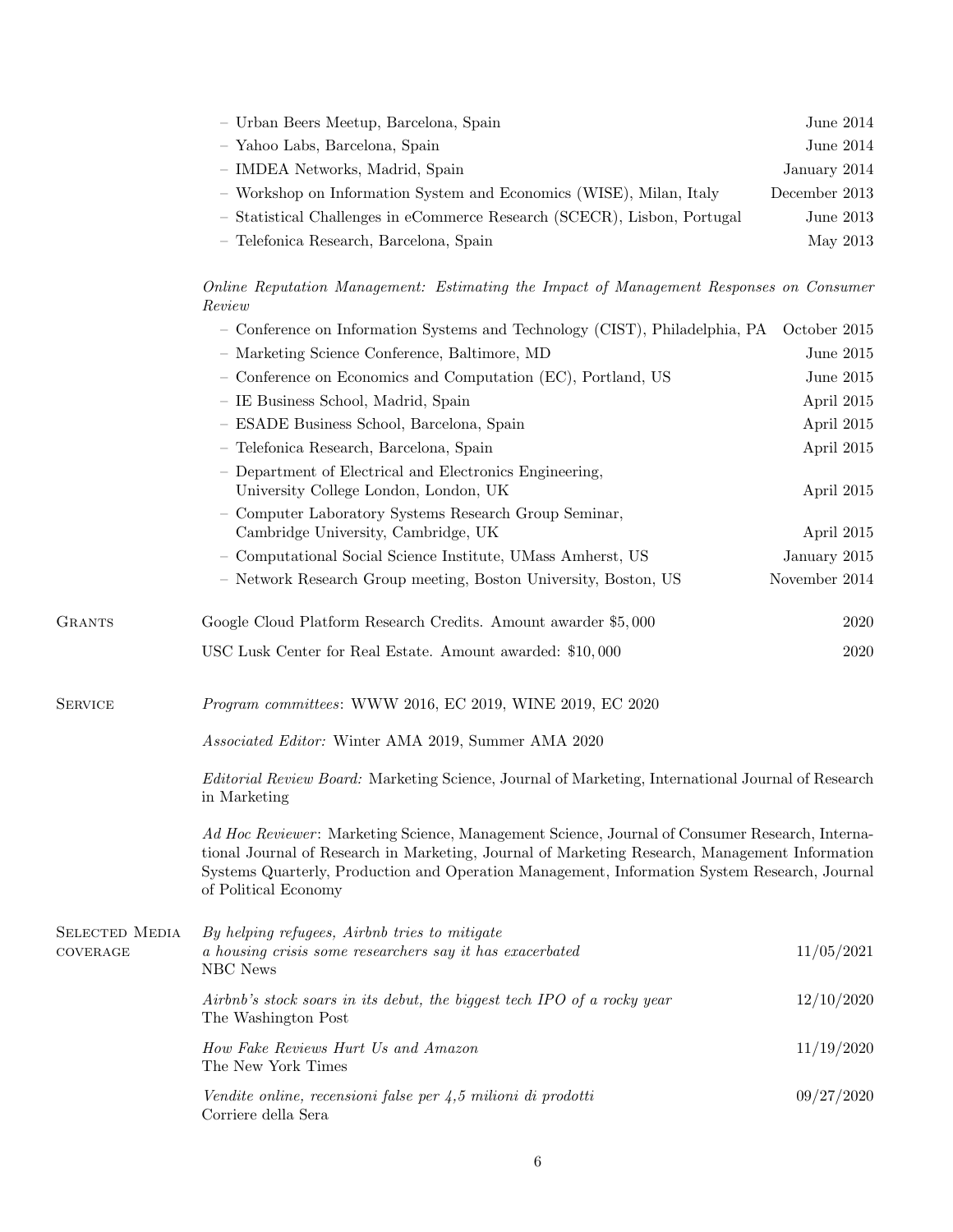| Airbnb's Data Portal Promises a Better Relationship With Cities<br>Bloomberg CityLab                                               | 09/23/2020 |
|------------------------------------------------------------------------------------------------------------------------------------|------------|
| Covid-19 broke the Gulfs gig economy. Here show it might recover<br>Wired Middle East                                              | 09/19/2020 |
| $A$ mazon deleted 20,000 product ratings after an investigation highlighted paid-for reviews 09/07/2020<br><b>Business Insider</b> |            |
| Amazon is filled with fake reviews and its getting harder to spot them<br><b>CNBC</b>                                              | 09/06/2020 |
| A new study analyses the murky world of fake Amazon reviews<br>The Economist                                                       | 09/03/2020 |
| What Does the Crisis Mean for the Sharing Economy?<br>Entrepreneur                                                                 | 05/19/2020 |
| The Airbnb Effect On Housing And Rent<br>Forbes                                                                                    | 02/21/2020 |
| Airbnb collects more than double the PST that B.C. expected<br>Vancouver Sun                                                       | 11/07/2019 |
| I Accidentally Uncovered a Nationwide Scam on Airbnb<br>Vice                                                                       | 10/31/2019 |
| Is Airbnb Ameliorating - or Exacerbating - Inequality in Cities?<br>U.S. News                                                      | 05/02/2019 |
| The Airbnb Effect: Its Not Just Rising Home Prices<br>CityLab                                                                      | 02/01/2019 |
| What Airbnb really does to a neighbourhood<br><b>BBC</b> News                                                                      | 08/30/2018 |
| Don't Blame Airbnb for Rising Rents<br>Bloomberg                                                                                   | 04/17/2018 |
| The right way to complain when a business does you wrong<br>The Boston Globe                                                       | 04/04/2018 |
| Does a 'Sharing Economy' Foster Better Behavior?<br>PC Magazine                                                                    | 03/27/2018 |
| New Research Reveals the Secret to Better Online Reviews<br>Inc.                                                                   | 02/26/2018 |
| Airbnb is taking over London $-$ and this data proves it<br>Wired UK                                                               | 02/02/2018 |
| How Airbnb Affects Home Prices and Rents<br>The Wall Street Journal                                                                | 10/23/2017 |
| It's Very Likely That Airbnb Is Causing Your Rent To Go Up,<br>According To A New Study<br>Fast Company                            | 08/08/2017 |
| There's New Research Behind the Contention that Airbnb Raises Rents<br>CityLab (The Athlantic Cities)                              | 08/02/2017 |
| A Novel Idea for Regulating Airbnb                                                                                                 | 02/10/2016 |